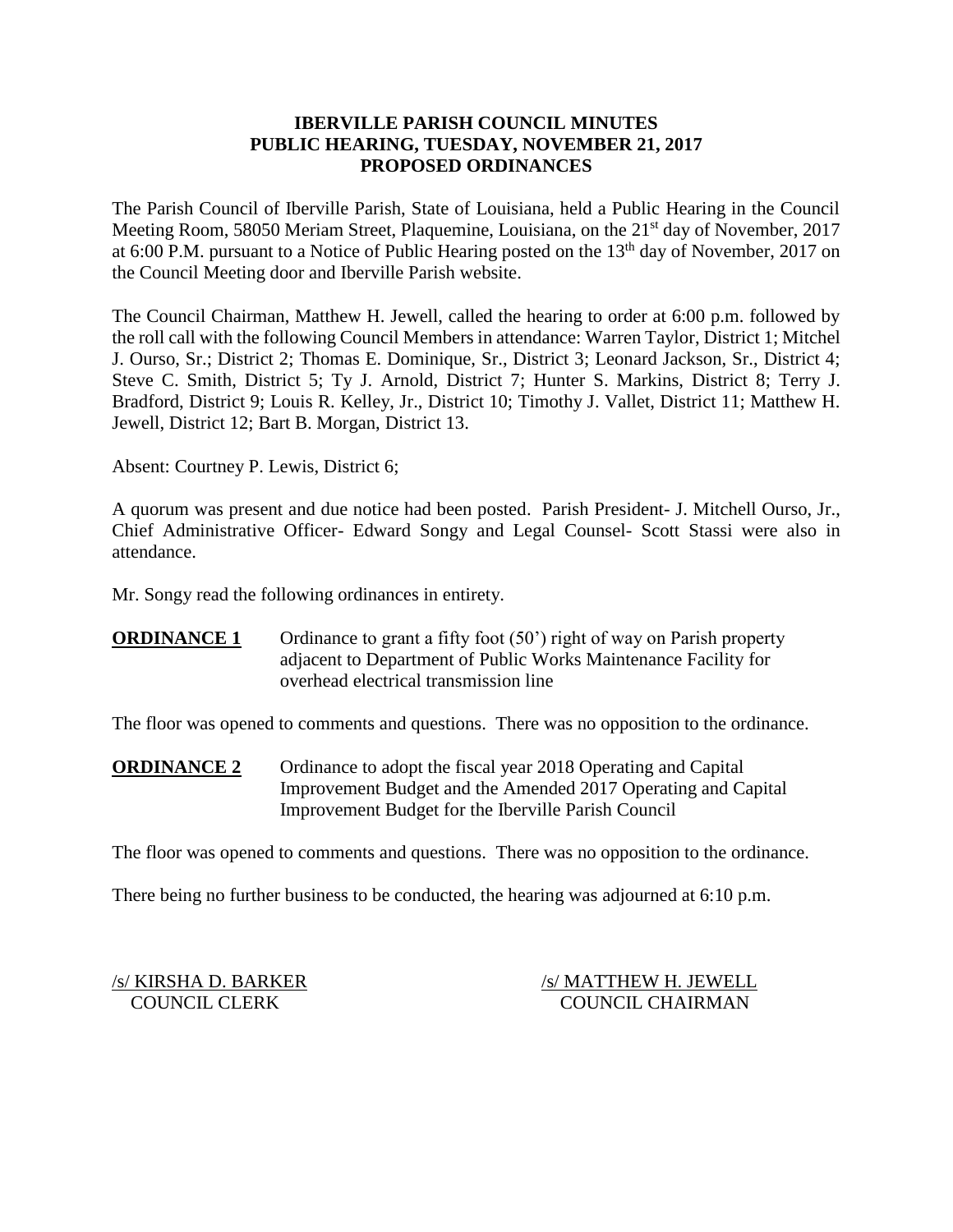### **IBERVILLE PARISH COUNCIL MINUTES REGULAR MEETING, TUESDAY, NOVEMBER 21, 2017**

The Parish Council of Iberville Parish, State of Louisiana, met in Regular Session, in the Council Meeting Room, 2nd Floor, Courthouse Building, 58050 Meriam Street, Plaquemine, Louisiana, on the 21<sup>st</sup> day of November, 2017.

The Council Chairman, Matthew H. Jewell, called the meeting to order at 6:30 p.m. followed by the roll call with the following Council Members in attendance: Warren Taylor, District 1; Mitchel J. Ourso, Sr.; District 2; Thomas E. Dominique, Sr., District 3; Leonard Jackson, Sr., District 4; Steve C. Smith, District 5; Ty J. Arnold, District 7; Hunter S. Markins, District 8; Terry J. Bradford, District 9; Louis R. Kelley, Jr., District 10; Timothy J. Vallet, District 11; Matthew H. Jewell, District 12; Bart B. Morgan, District 13.

Absent: Courtney P. Lewis, District 6

Parish President- J. Mitchell Ourso, Jr. and Chief Administrative Officer- Edward Songy were also in attendance.

A quorum was present and due notice had been posted on the  $13<sup>th</sup>$  day of November, 2017. The Pledge of Allegiance followed.

Council Chairman Jewell called for anyone wanting to make public comments to register with the Clerk. No one registered to speak.

# PRESENTATIONS AND APPEARANCES

- A) Spirit of Togetherness
	- Ms. Vanessa Armstead was not present.

### APPROVAL OF MINUTES

Upon a motion by Councilman Bradford, and seconded by Councilman Arnold, it was moved to wave the reading of the minutes of October 17, 2017 and approve as written. The motion having been duly submitted to a vote was duly adopted by the following yea and nay votes on roll call:

YEAS: Dominique, Smith, Arnold, Bradford, Kelley, Vallet, Morgan. NAYS: None. ABSTAIN: None. ABSENT: Taylor, Ourso, Jackson, Lewis, Markins.

The motion was declared adopted by the Chairman.

Councilman Jackson is now present.

### PRESIDENT'S REPORT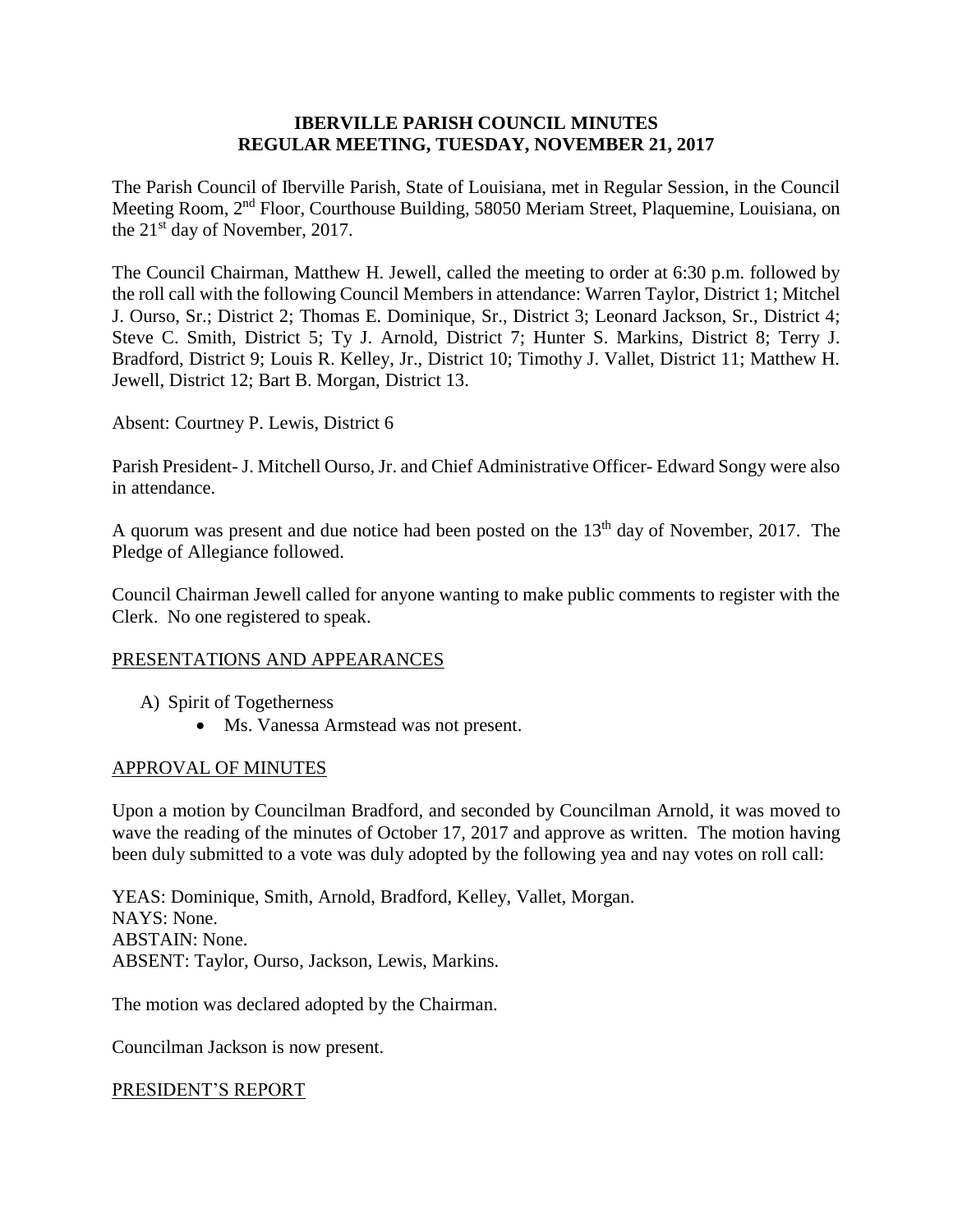President Ourso reported on the following:

- The Sheriff's Office and Assessor's Office are moving back into their offices today. The air conditioning work in the Courthouse is now complete. The parapet and exterior construction will continue into the next year.
- The Council on Aging Facility in Maringouin has been delayed due to the weather.
- Councilman Morgan and Councilman Jackson met with President Ourso yesterday regarding possible litigation regarding drainage in East Iberville. President Ourso asked the Council to go into executive session.

### EXECUTIVE SESSION

Upon a motion by Councilman Smith, and seconded by Councilman Bradford, it was moved to go into Executive Session at 6:33 p.m. to discuss possible litigation. The motion having been duly submitted to a vote was duly adopted by the following yea and nay votes on roll call:

YEAS: Dominique, Jackson, Smith, Arnold, Bradford, Kelley, Vallet, Morgan. NAYS: None. ABSTAIN: None. ABSENT: Taylor, Ourso, Lewis, Markins.

The motion was declared adopted by the Chairman.

Upon a motion by Councilman Kelley, and seconded by Councilman Arnold, it was moved to go out of Executive Session at 6:42 p.m. The motion having been duly submitted to a vote was duly adopted by the following yea and nay votes on roll call:

YEAS: Jackson, Smith, Arnold, Bradford, Kelley, Vallet, Morgan. NAYS: None. ABSTAIN: None. ABSENT: Taylor, Ourso, Dominique, Lewis, Markins.

The motion was declared adopted by the Chairman.

Councilman Dominque is no longer present.

Legal Counsel, Scott Stassi came before the Council and stated the Executive Session was to discuss possible litigation regarding drainage in East Iberville.

### CHAMBER OF COMMERCE REPORT

Mr. Hank Grace was not present.

### FINANCIAL REPORT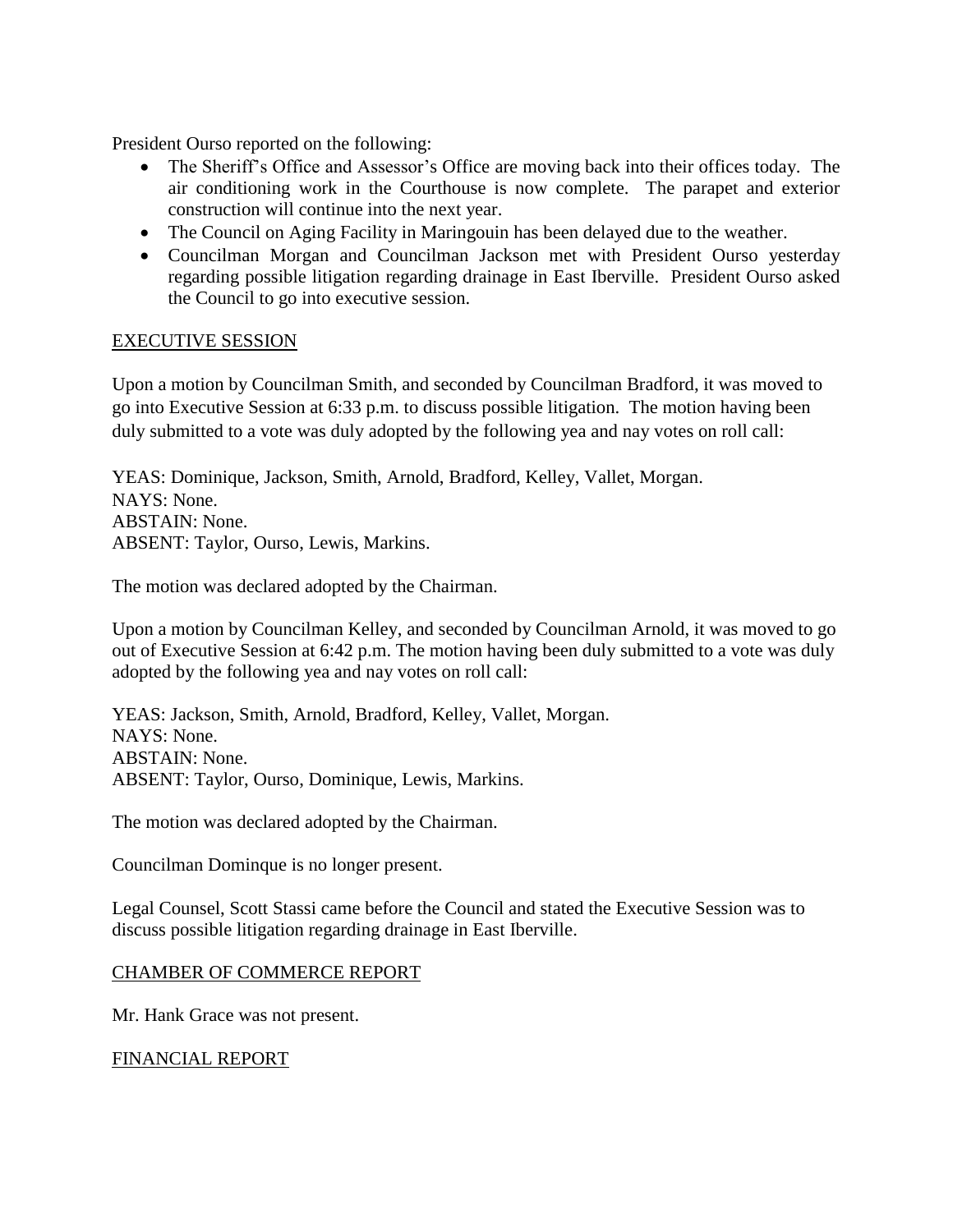Mr. Randall Dunn stated the budget ordinance is up for adoption tonight. He stated if there are any questions to please call him anytime.

### OLD BUSINESS

#### **ORDINANCE IPC# 018-17**

### **ORDINANCE TO GRANT A FIFTY FOOT (50') RIGHT OF WAY ON PARISH PROPERTY ADJACENT TO DEPARTMENT OF PUBLIC WORKS MAINTENANCE FACILITY FOR OVERHEAD ELECTRICAL TRANSMISSION LINE**

 WHEREAS, the Iberville Parish Council is the owner of a tract of land located next to Louisiana Highway 3066 upon which the Parish Department of Public Works Maintenance Facility is located.

 WHEREAS, Entergy Louisiana, LLC has plans for location of an electrical transmission line over Parish owned property to better serve the needs of area residents with electrical service.

 WHEREAS, a fifty foot (50') Right of Way is necessary for the installation of the new electrical transmission line, which is more particularly described on a survey map entitled, "PLAT SHOWING R/W ACROSS 19.84 ACRES TRACT, IBERVILLE PARISH COUNCIL, LOCATED IN SECTION 15, T92, R 12E, SOUTHEASTER LAND DISTRICT, PARISH OF IBERVILLE, STATE OF LOUISIANA FOR ENTERGY LOUISIANA, LLC. PREPARED BY STEPHEN V. ESTOPINAL, PLS, AND DATED NOVEMBER 9, 2015", a copy of which is annexed hereto and incorporated by reference.

 WHEREAS, the Iberville Parish Council had an appraisal prepared on the Right of Way by a licensed appraiser and the estimated value of the Fifty Foot (50') Right of Way is the sum of \$18,572.00 which Entergy Louisiana, LLC has agreed to pay the Iberville Parish Council for the Right of Way. A copy of the appraisal report is attached hereto and incorporated by reference.

 WHEREAS, the installation of the overhead electrical transmission line by Entergy Louisiana, LLC will not interfere with the operations of the Parish Department of Public Works and the Parish shall be allowed full access for the continued use of its property subject to the limitations detailed in the Right of Way Agreement.

WHEREAS, the Iberville Parish Home Rule Charter, Section 2-11 (A)(11) provides that an ordinance shall be required to convey or lease or authorize the conveyance of lease of any lands or property of the Parish Government.

 NOW, THEREFORE, BE IT ORDAINED BY THE IBERVILLE PARISH COUNCIL AS FOLLOWS: That J. Mitchell Ourso, Jr., Parish President, be and is hereby authorized to execute a Right of Way Agreement with Entergy Louisiana, LLC to convey a Fifty Foot (50') servitude in favor of Entergy Louisiana, LLC as shown on the survey map above described for the sum of \$18,572."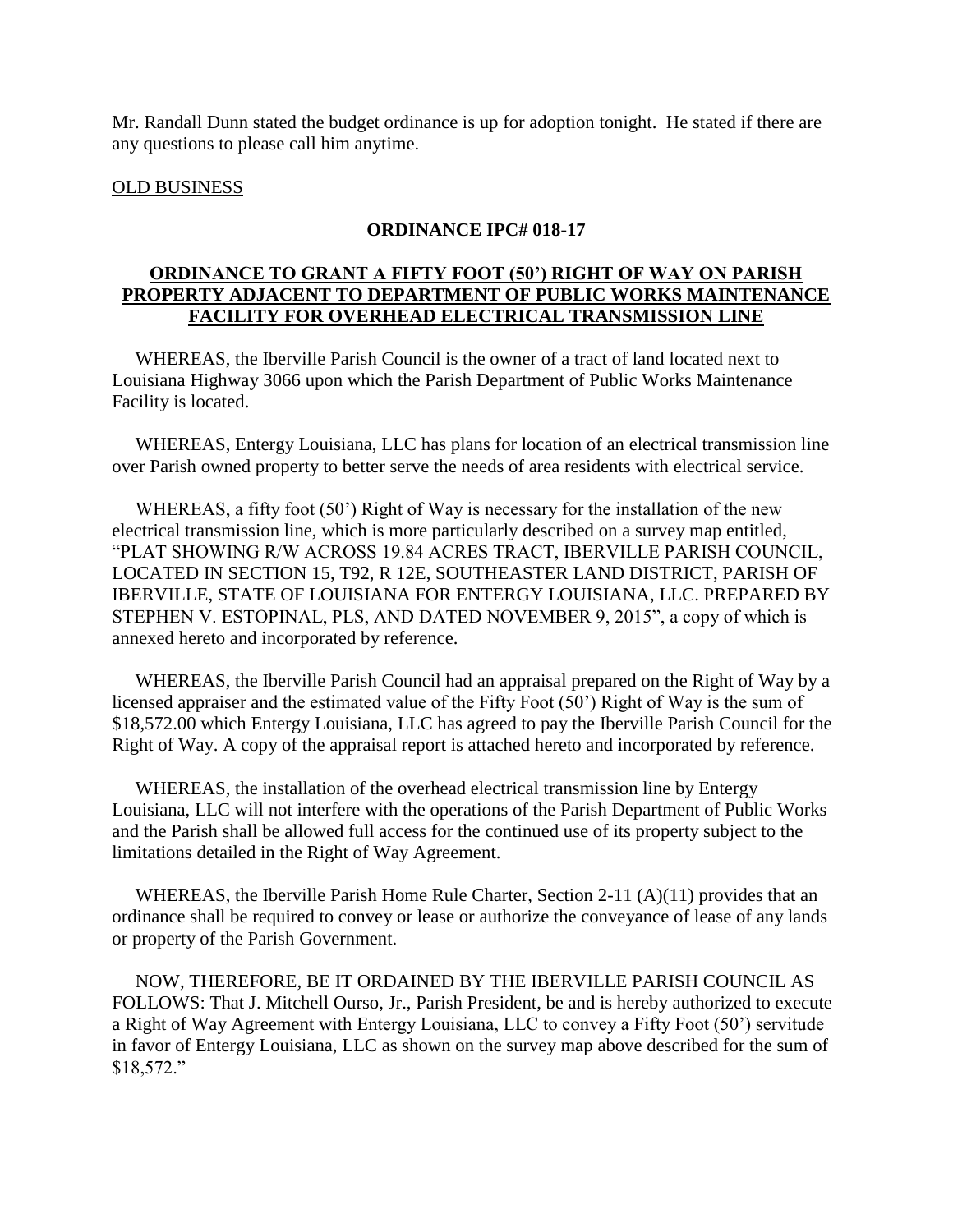The foregoing ordinance which was previously introduced at the meeting of the Iberville Parish Council on October 17, 2017 and a summary thereof having been posted, the public hearing on this ordinance held on the  $21<sup>st</sup>$  day of November, 2017, at 6:00 p.m., in the Council Meeting Room, 58050 Meriam Street, Plaquemine, Louisiana, was brought up for final passage with a motion by Councilman Arnold, and seconded by Councilman Smith, having been duly submitted to a vote, the ordinance was duly adopted by the following yea and nay vote on roll call:

YEAS: Dominique, Jackson, Smith, Arnold, Bradford, Vallet, Morgan. NAYS: None. ABSTAIN: Kelley. ABSENT: Taylor, Ourso, Lewis, Markins.

The ordinance was declared adopted by the Chairman on the 21<sup>st</sup> day of November, 2017.

# **ORDINANCE IPC #019-17**

# **PROPOSED 2018 BUDGET AND AMENDED 2017 BUDGET ORDINANCE**

### **ORDINANCE TO ADOPT THE FISCAL YEAR 2018 OPERATING AND CAPITAL IMPROVEMENT BUDGET AND THE AMENDED 2017 OPERATING AND CAPITAL IMPROVEMENT BUDGET FOR THE IBERVILLE PARISH COUNCIL**

**WHEREAS**, Iberville Parish Home Rule Charter Sections 5-03 and 5-05 provide that the Iberville Parish Council shall adopt annually an operating budget and a capital improvement budget for the fiscal year of January 1, 2018 through December 31, 2018.

**WHEREAS**, the 2017 amended and 2018 Operating and Capital Improvement Budgets have been presented to the Iberville Parish Council and the General Public, and a public hearing will be held on the budgets and all proposed modifications, if any, on the  $21<sup>st</sup>$  day of November 2017, at 6:00 P.M.

**WHEREAS**, the Iberville Parish Department of Finance has submitted for appropriation requests to the State of Louisiana, Division of Administration, all requests for capital outlay funding for Parish projects, the Governor's Office of Rural Development, Department of Transportation & Development, Department of Labor, Department of Military Affairs, and Department of Health & Hospitals, and while it is not presently known if the requests will be approved and funded, the State funds shall be included in the 2018 budgets to the extent such funds are received by the Iberville Parish Council.

**WHEREAS**, the 2017 amended budget and the 2018 Operating and Capital Improvement budgets having been duly submitted for public hearing on the 21<sup>st</sup> day of November, 2017.

**NOW, THEREFORE, BE IT ORDAINED** by the Iberville Parish Council, as follows;

"That the 2018 Operating and Capital Improvement budgets for the Iberville Parish Council be approved and adopted as amended.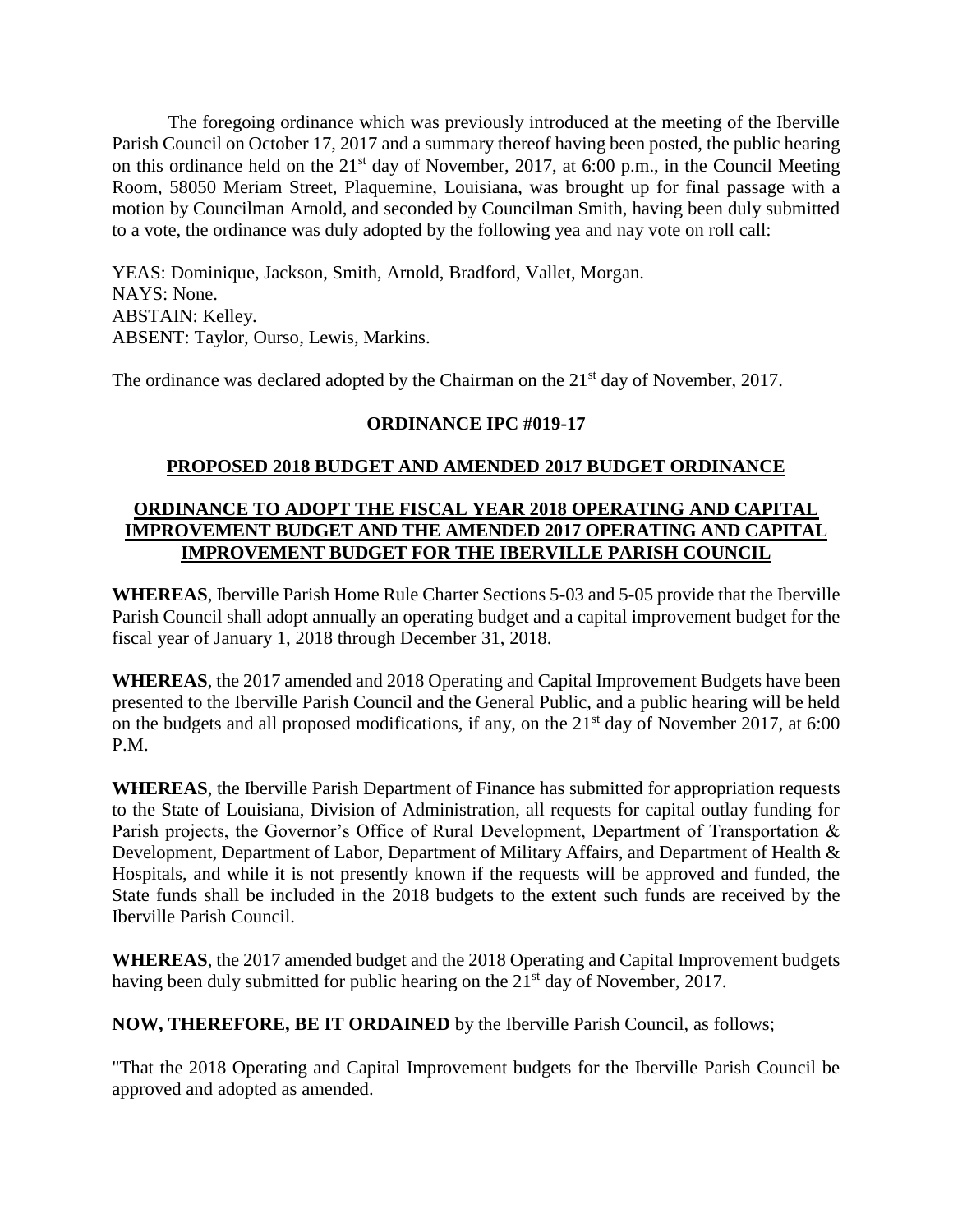"That the 2017 Amended Budget be approved and adopted."

"That a copy of the budgets shall be on file with the Iberville Parish Council Clerk and open for public inspection in accordance with law."

"That this ordinance be published in accordance with the provision of the Iberville Parish Home Rule Charter, and that the approved budget shall become effective January 1, 2018, in accordance with law."

The foregoing ordinance having been submitted to a vote, the substitute motion was adopted by the following yea and nay vote on roll call:

The foregoing ordinance which was previously introduced at the meeting of the Iberville Parish Council on October 17, 2017 and a summary thereof having been published in the official journal on November 16, 2017, the public hearing on this ordinance held on the  $21<sup>st</sup>$  day of November, 2017, at 6:00 p.m., in the Council Meeting Room, 58050 Meriam Street, Plaquemine, Louisiana, was brought up for final passage with a motion by Councilman Bradford, and seconded by Councilman Arnold, having been duly submitted to a vote, the ordinance was duly adopted by the following yea and nay vote on roll call:

YEAS: Dominique, Jackson, Smith, Arnold, Bradford, Kelley, Vallet, Morgan. NAYS: None. ABSTAIN: None. ABSENT: Taylor, Ourso, Lewis, Markins.

The ordinance was declared adopted by the Chairman on the 21<sup>st</sup> day of November, 2017.

### NEW BUSINESS

A) Introduction of Ordinance

The following ordinance was introduced by Mr. Songy:

### 1) Ordinance to purchase property in Bayou Pigeon for proposed new Fire Station

Upon a motion by Councilman Kelley, seconded by Councilman Bradford, it was moved that a public hearing be held on Tuesday, December 19, 2017 at 6:00 p.m. on the introduced ordinances. The motion having been duly submitted to a vote, was duly adopted by the following yea and nay votes on roll call:

YEAS: Dominique, Jackson, Smith, Arnold, Bradford, Kelley, Vallet, Morgan. NAYS: None. ABSTAIN: None. ABSENT: Taylor, Ourso, Lewis, Markins.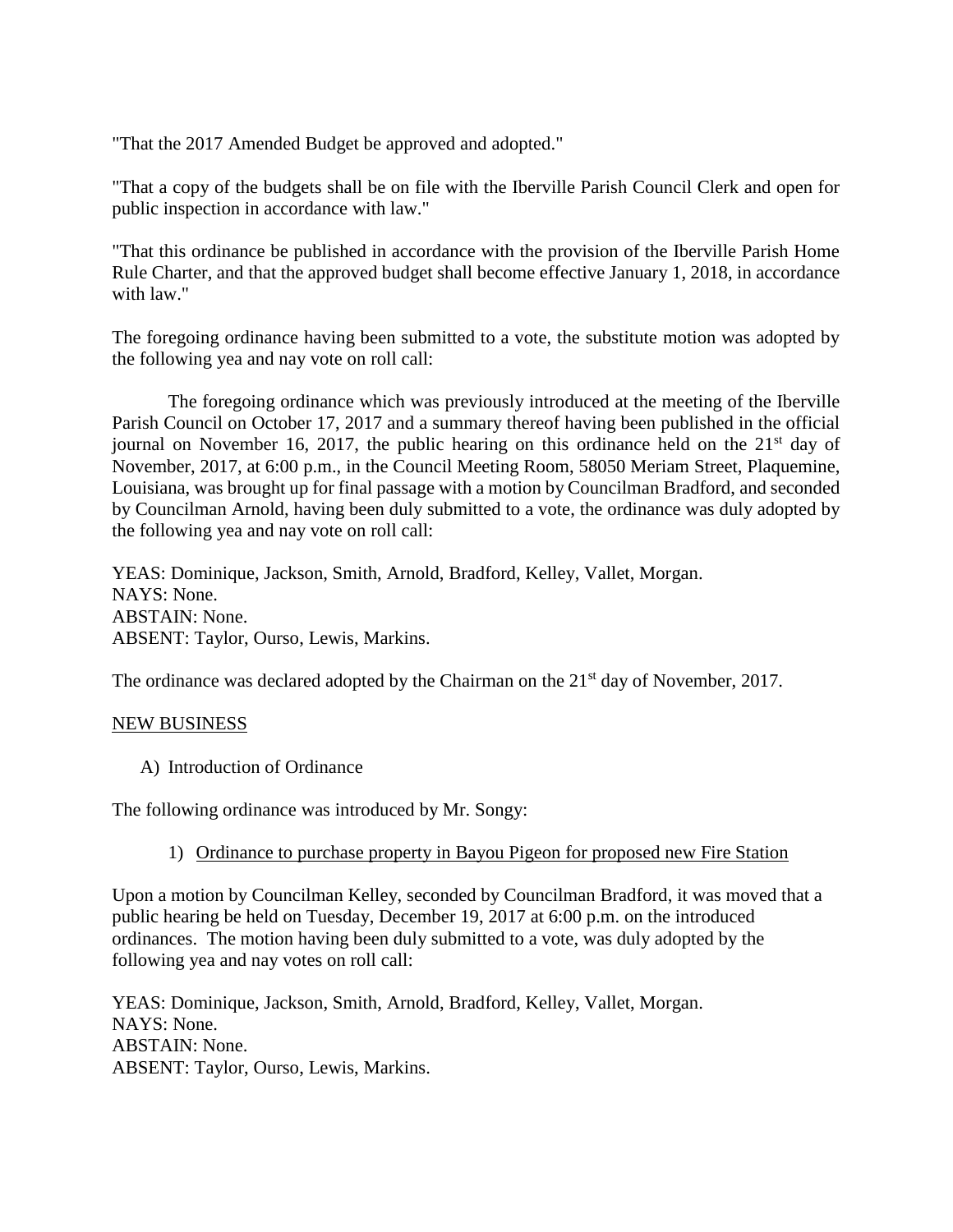The motion was declared adopted by the Chairman.

### RESOLUTION COMMITTEE REPORT

The Resolution Committee met on Tuesday, November 21, 2017 at 6:10 p.m., followed by the roll call with the following Resolution Committee Members only in attendance: Smith, Vallet, Arnold, Kelley, Jackson, Morgan, Dominique.

Absent: Lewis, Markins.

The following resolution was read aloud by Mr. Songy:

### A) Resolution to Declare the Legal Holidays for 2018

Councilman Kelley made a recommendation to forward the resolution to the regular meeting, seconded by Councilman Vallet. The recommendation having been duly submitted to a vote was duly adopted by the following yea and nay votes on roll call by Resolution Committee Members only:

YEAS: Smith, Vallet, Arnold, Kelley, Morgan, Dominique. NAYS: None. ABSTAIN: None. ABSENT: Lewis, Markins, Jackson.

The recommendation was declared adopted by the Chairman to forward this item to the regular meeting.

### RESOLUTION COMMITTEE REPORT- DURING THE REGULAR MEETING

# **RESOLUTION IPC# 2017-020**

# **RESOLUTION TO DECLARE LEGAL HOLIDAYS FOR 2018**

 The following resolution was introduced by Councilman Arnold and seconded by Councilman Kelley.

 WHEREAS, pursuant to the provisions of La. R.S. 1:55 and the Home Rule Charter, the Iberville Parish Council hereby approves the attached holiday schedule as public holidays for its employees.

NOW, THEREFORE, BE IT RESOLVED BY the Iberville Parish Council as follows:

 "That the attached holiday schedule for 2018 is hereby approved for parish council employees, insofar as practical, and that those essential public safety personnel and employees whose service is necessary and indispensable and required for the efficient administration of parish government shall be required to work on said holidays."